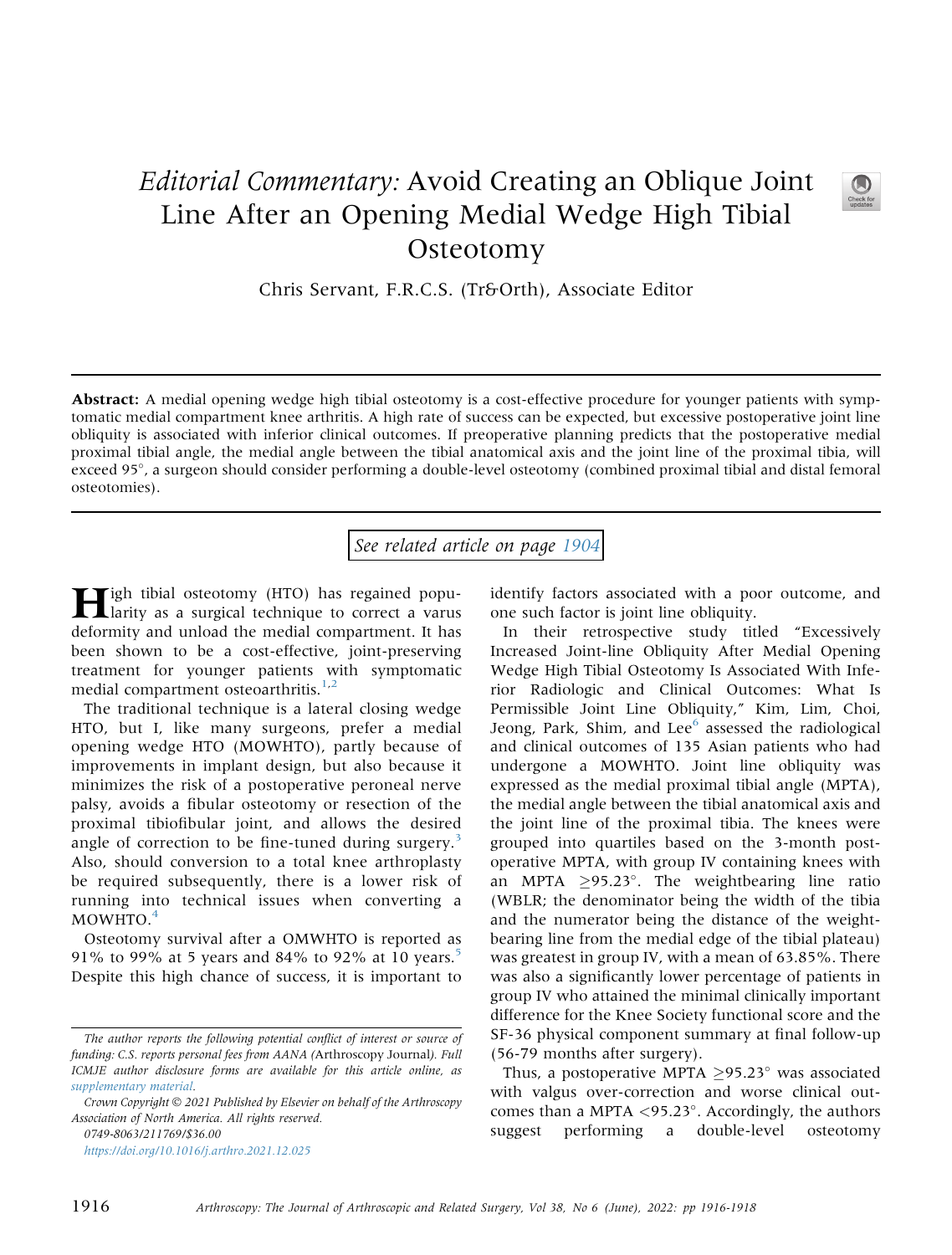(combined distal femoral and proximal tibial osteotomies) if the predicted postoperative MPTA  $\geq$ 95.23°.

The authors are honest in admitting the limitations of their study, although one limitation that I feel they have underplayed is that the surgical technique was altered depending on the extent of the degenerative changes within the knee. The target WBLR was increased from 62% (the Fujisawa point) to 65% if there was severe degeneration in the medial compartment or if a medial meniscus repair was required, and the target WBLR was decreased to 55% to 60% if there was pathology in the lateral compartment. Although this aligns with contemporary osteotomy practice, the variability in the target WBLR may have influenced the differences in clinical outcome between the groups. Because the authors showed that there was a positive correlation between the postoperative MPTA and the postoperative WBLR and, and because patients with severe medial degeneration had a greater target WBLR, it then follows that patients with a postoperative MPTA  $\geq$ 95.23° would be more likely to have severe medial degeneration and possibly inferior clinical outcomes.

Having said that, the findings reported by Kim et al.<sup>[6](#page-1-5)</sup> correspond with what has already been published on joint line obliquity. Other retrospective cohort studies have shown that a postoperative MPTA greater than  $95^\circ$  is associated with worse clinical outcomes<sup>[7-9](#page-1-6)</sup> or more frequent lateral compartment pain.<sup>[10](#page-1-7)</sup> Goshima et al.<sup>[11](#page-2-0)</sup> reported that a postoperative MPTA of 95 $^{\circ}$  or more did not affect the clinical outcomes, although it may be pertinent to note that their cohort was relatively old (the mean age was 63 years).

The theory is that joint line obliquity leads to inferior clinical outcomes due to increased shear forces. Indeed, Nakayama et al. $^{12}$  $^{12}$  $^{12}$  used a 3-dimensional finite element model to show that joint line obliquity (in this case, the angle between a line tangent to the tibial plateau and a line parallel to the ground) of more than  $5^\circ$  induced excessive shear stress in the tibial articular cartilage.

So, it seems prudent to avoid creating a postoperative MPTA of greater than  $95^\circ$ , which may mean that an isolated OMWHTO is not always the best option. Feucht et al. $^{13}$  $^{13}$  $^{13}$  simulated an osteotomy on the radiographs of 303 patients with a mechanical axis of  $\geq$  3° varus, correcting the mechanical axis to  $2^\circ$  valgus. To avoid a postoperative MPTA greater than 95°, they found that a OMWHTO was feasible in only 57% of patients, and 33% would require a double-level osteotomy. This is echoed by the retrospective study of Akamatsu et al., $^{14}$  $^{14}$  $^{14}$ who analyzed a cohort of knees with a predicted postoperative MPTA of greater than  $95^\circ$  and found that joint line obliquity was increased significantly from 1.4 to 6.3° in knees treated with an isolated OMWHTO but maintained in knees treated with a double-level osteotomy. What is uncertain is whether the maintenance of joint line obliquity justifies the increased

complexity and morbidity of a double-level osteotomy. Well-designed, prospective studies are needed.

In summary, the article by Kim et al. $<sup>6</sup>$  $<sup>6</sup>$  $<sup>6</sup>$  adds to the</sup> evidence that a predicted postoperative MPTA of greater than 95° should compel a surgeon to consider a double-level osteotomy. Where I work (in Suffolk, England) a phrase beloved of local tradesmen is "on the huh," meaning not level, lopsided, or askew. In our trade of orthopaedic surgery, we should try not to leave our patients "on the huh."

## References

- <span id="page-1-0"></span>1. [Konopka JF, Gomoll AH, Thornhill TS, Katz JN, Losina E.](http://refhub.elsevier.com/S0749-8063(21)01116-6/sref1) [The cost-effectiveness of surgical treatment of medial](http://refhub.elsevier.com/S0749-8063(21)01116-6/sref1) [unicompartmental knee osteoarthritis in younger pa](http://refhub.elsevier.com/S0749-8063(21)01116-6/sref1)[tients: A computer model-based evaluation.](http://refhub.elsevier.com/S0749-8063(21)01116-6/sref1) J Bone Joint Surg Am [2015;97:807-817.](http://refhub.elsevier.com/S0749-8063(21)01116-6/sref1)
- <span id="page-1-1"></span>2. [Smith WB 2nd, Steinberg J, Scholtes S, McNamara IR.](http://refhub.elsevier.com/S0749-8063(21)01116-6/sref2) [Medial compartment knee osteoarthritis: age-strati](http://refhub.elsevier.com/S0749-8063(21)01116-6/sref2)fied [cost-effectiveness of total knee arthroplasty, uni](http://refhub.elsevier.com/S0749-8063(21)01116-6/sref2)[compartmental knee arthroplasty, and high tibial osteot](http://refhub.elsevier.com/S0749-8063(21)01116-6/sref2)omy. [Knee Surg Sports Traumatol Arthrosc](http://refhub.elsevier.com/S0749-8063(21)01116-6/sref2) 2017;25:924-933.
- <span id="page-1-3"></span><span id="page-1-2"></span>3. [Murray R, Winkler PW, Shaikh HS, Musahl V. High tibial](http://refhub.elsevier.com/S0749-8063(21)01116-6/sref3) [osteotomy for varus deformity of the knee.](http://refhub.elsevier.com/S0749-8063(21)01116-6/sref3) J Am Acad [Orthop Surg Glob Res Rev](http://refhub.elsevier.com/S0749-8063(21)01116-6/sref3) 2021;5(7):e21.00141.
- 4. [Han JH, Yang JH, Bhandare NN, et al. Total knee](http://refhub.elsevier.com/S0749-8063(21)01116-6/sref4) [arthroplasty after failed high tibial osteotomy: a systematic](http://refhub.elsevier.com/S0749-8063(21)01116-6/sref4) [review of open versus closed wedge osteotomy.](http://refhub.elsevier.com/S0749-8063(21)01116-6/sref4) Knee Surg [Sports Traumatol Arthrosc](http://refhub.elsevier.com/S0749-8063(21)01116-6/sref4) 2016;24:2567-2577.
- <span id="page-1-4"></span>5. [Lorbergs AL, Birmingham TB, Primeau CA, Atkinson HF,](http://refhub.elsevier.com/S0749-8063(21)01116-6/sref5) Marriott KA, Giffi[n JR. Improved methods to measure](http://refhub.elsevier.com/S0749-8063(21)01116-6/sref5) [outcomes after high tibial osteotomy.](http://refhub.elsevier.com/S0749-8063(21)01116-6/sref5) Clin Sports Med [2019;38:317-329](http://refhub.elsevier.com/S0749-8063(21)01116-6/sref5).
- <span id="page-1-5"></span>6. [Kim JS, Lim JK, Choi HG, et al. Excessively increased](http://refhub.elsevier.com/S0749-8063(21)01116-6/sref6) [joint-line obliquity after medial opening wedge high tibial](http://refhub.elsevier.com/S0749-8063(21)01116-6/sref6) [osteotomy is associated with inferior radiologic and clin](http://refhub.elsevier.com/S0749-8063(21)01116-6/sref6)[ical outcomes: What is permissible joint line obliquity.](http://refhub.elsevier.com/S0749-8063(21)01116-6/sref6) Arthroscopy [2022;38:1904-1915.](http://refhub.elsevier.com/S0749-8063(21)01116-6/sref6)
- <span id="page-1-6"></span>7. [Akamatsu Y, Kumagai K, Kobayashi H, Tsuji M, Saito T.](http://refhub.elsevier.com/S0749-8063(21)01116-6/sref7) [Effect of increased coronal inclination of the tibial plateau](http://refhub.elsevier.com/S0749-8063(21)01116-6/sref7) [after opening-wedge high tibial osteotomy.](http://refhub.elsevier.com/S0749-8063(21)01116-6/sref7) Arthroscopy [2018;34:2158-2169.e2](http://refhub.elsevier.com/S0749-8063(21)01116-6/sref7).
- 8. [Song JH, Bin SI, Kim JM, Lee BS. What is an acceptable](http://refhub.elsevier.com/S0749-8063(21)01116-6/sref8) [limit of joint-line obliquity after medial open wedge high](http://refhub.elsevier.com/S0749-8063(21)01116-6/sref8) [tibial osteotomy? Analysis based on midterm results.](http://refhub.elsevier.com/S0749-8063(21)01116-6/sref8) Am J Sports Med [2020;48:3028-3035](http://refhub.elsevier.com/S0749-8063(21)01116-6/sref8).
- 9. [Park JG, Han SB, Jang KM. Association of preoperative](http://refhub.elsevier.com/S0749-8063(21)01116-6/sref9) [tibial varus deformity with joint line orientation and](http://refhub.elsevier.com/S0749-8063(21)01116-6/sref9) [clinical outcome after open-wedge high tibial osteotomy](http://refhub.elsevier.com/S0749-8063(21)01116-6/sref9) [for medial compartment osteoarthritis: A propensity](http://refhub.elsevier.com/S0749-8063(21)01116-6/sref9) [score-matched analysis.](http://refhub.elsevier.com/S0749-8063(21)01116-6/sref9) Am J Sports Med 2021;49: [3551-3560.](http://refhub.elsevier.com/S0749-8063(21)01116-6/sref9)
- <span id="page-1-7"></span>10. [Kim GW, Kang JK, Song EK, Seon JK. Increased joint](http://refhub.elsevier.com/S0749-8063(21)01116-6/sref10) [obliquity after open-wedge high tibial osteotomy induces](http://refhub.elsevier.com/S0749-8063(21)01116-6/sref10) [pain in the lateral compartment: A comparative analysis](http://refhub.elsevier.com/S0749-8063(21)01116-6/sref10) [of the minimum 4-year follow-up outcomes using pro](http://refhub.elsevier.com/S0749-8063(21)01116-6/sref10)pensity score matching. [Knee Surg Sports Traumatol Arthrosc](http://refhub.elsevier.com/S0749-8063(21)01116-6/sref10) [2021;29:3495-3502](http://refhub.elsevier.com/S0749-8063(21)01116-6/sref10).